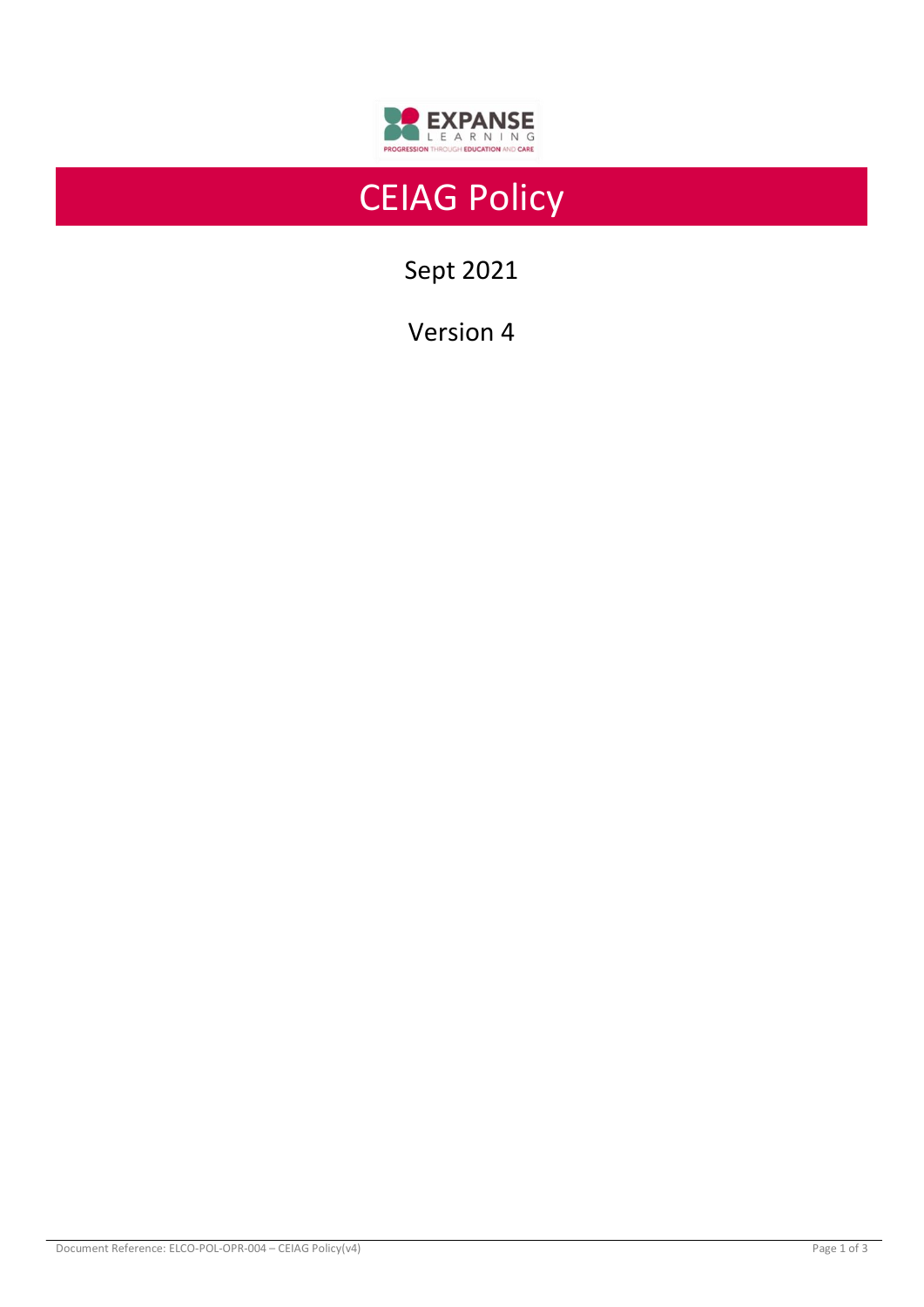# **1. Scope**

This policy applies to all staff at Expanse Learning College (Hereafter referred to as the College).

## **2. Purpose**

The purpose of this policy is to ensure that all students and potential students have access to informed, impartial and supportive careers education and guidance which will enable them to make informed career decisions which are consistent with their abilities, needs and destination.

## **3. Objectives**

The College is committed to providing high quality and impartial information, advice and guidance which supports students to plan and manage their education and their career. This policy responds to the College's duties, statutory guidance, Gatsby benchmarks and the Education Inspection Framework (Ofsted).

Careers, information and advice activities have been designed to meet the needs of all students. Activities will be delivered by tutors and support staff as part of the general curriculum, whilst additional impartial CEIAG will be delivered by Careers Advisors working for the Growth Company. This approach supports a successful progression and reflect every students' stages of career learning, planning and development age, aptitudes and Special Educational Needs.

Careers Education, Information, Advice and Guidance (CEIAG) will promote the following to all students: selfdevelopment, career exploration, work place experience, independent investigation and progression planning.

### **4. Roles and Responsibilities**

The responsibility for this policy lies with the College Management Team.

### *Students*

- To be actively involved in and take ownership of their progression planning and career development.
- To attend all planned tutorial, careers education and guidance activities including 1:1 guidance interviews.
- To access resources including START and actively work towards identified targets.
- To work co-operatively with staff and fellow students, respecting the views of others and the principles of equality and diversity.

### **College Management Team are responsible for ensuring:**

- All staff are aware of this policy.
- There are sufficiently qualified and experienced staff and resources.
- All staff have access to training, support and resources which are appropriate to their role.
- Maintenance of quality assurance of standards reflecting Gatsby benchmarks.
- Monitoring and recording of all intended progressions and destinations for students to ensure they progress to a positive destination.
- Planning and developing suitable careers education activities for students in line with Gatsby recommendations.
- Commissioning the services of an external, impartial Careers Guidance Service in the form of the Growth Company and/or Wigan Careers Service.

### **Teaching and Support Team contribute to CEIAG and are responsible for:**

- Providing sufficient course information and advice to enable prospective students to make suitable choices.
- Ensuring that they are aware of specialist services, maintaining effective working links and making relevant referrals when required.
- Ensuring that students are aware of specialist services, tutorial and course-based support.
- Providing information related to progression to Employment, Further Education and Independent Living.
- Ensuring that there is an appropriate combination of careers education, information, advice and guidance opportunities which are appropriate to their students' needs.
- Promoting equality of opportunity, being aware of confidentiality issues and dealing sensitively with information disclosed by students.
- Have a good working knowledge of the Gatsby benchmarks and use these as the central focus when designing and delivering CEIAG activities